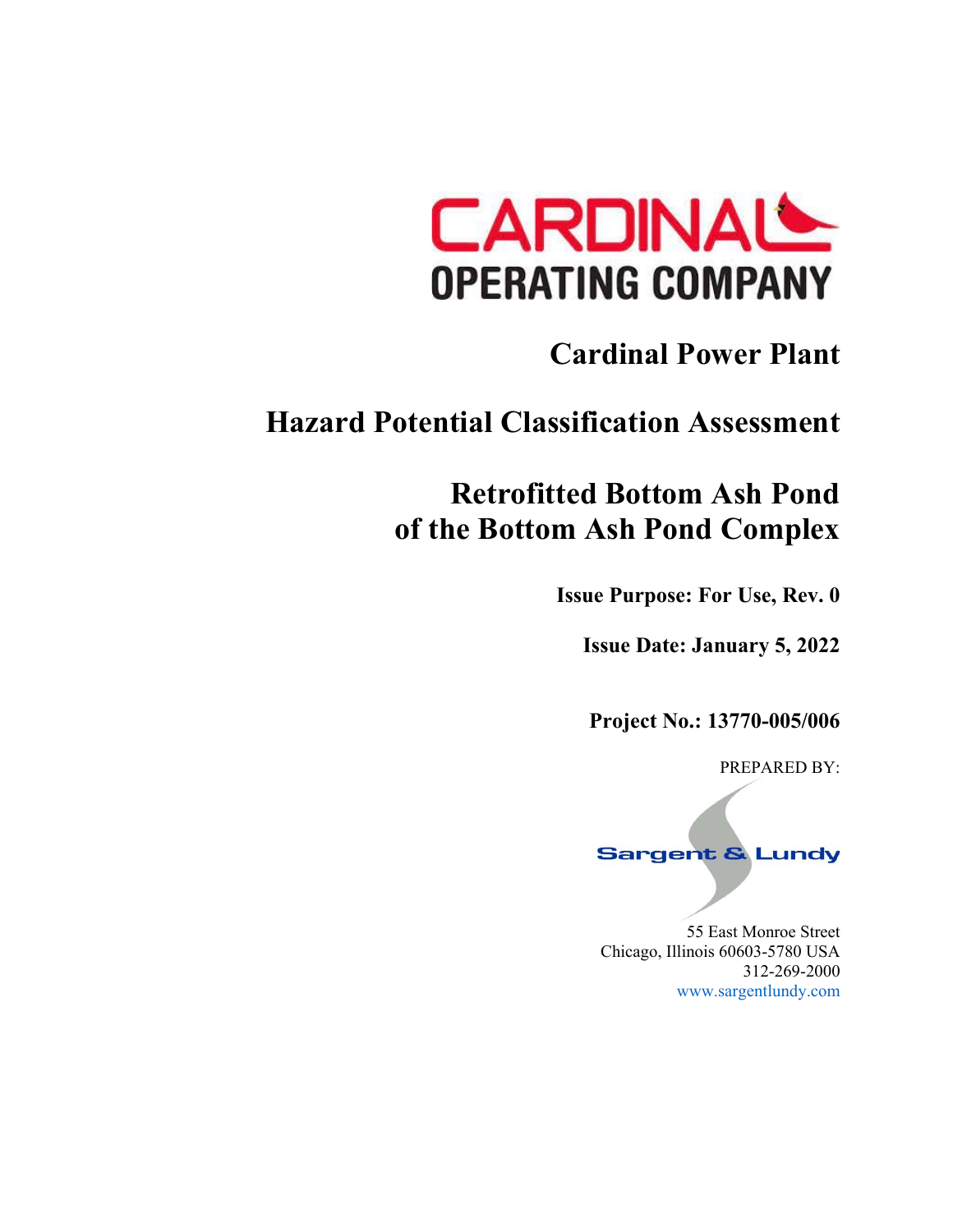

## **1 PURPOSE**

In accordance with 40 CFR  $257.74(a)(2)$  this document provides the hazard potential classification assessment for the retrofitted Bottom Ash Pond (BAP) at the Cardinal Power Plant. Beginning in 2021, the South Pond of the Bottom Ash Pond Complex was retrofitted with a CCR-compliant liner system and will continue to receive bottom ash in accordance with 40 CFR 257.102(k). Upon completion of the retrofit, the South Pond's name was changed from the former "Recirculation Pond" to the retrofitted "Bottom Ash Pond."

### **2 APPLICABLE CCR REGULATION**

To determine the hazard potential classification of the BAP, the following excerpts from 40 CFR Part 257 Subpart D (Federal CCR Rule) are applicable:

#### **§257.74(a)(2):**

"Periodic hazard potential classification assessments.

- (i) The owner or operator of the CCR unit must conduct initial and periodic hazard potential classification assessments of the CCR unit according to the timeframes specified in paragraph (f) of this section. The owner or operator must document the hazard potential classification of each CCR unit as either a high hazard potential CCR surface impoundment, a significant hazard potential CCR surface impoundment, or a low hazard potential CCR surface impoundment. The owner or operator must also document the basis for each hazard potential classification.
- (ii) The owner or operator of the CCR unit must obtain a certification from a qualified professional engineer stating that the initial hazard potential classification and each subsequent periodic classification specified in paragraph (a)(2)(i) of this section was conducted in accordance with the requirements of this section."
- **§257.53:**

"Hazard potential classification means the possible adverse incremental consequences that result from the release of water or stored contents due to failure of the diked CCR surface impoundment or mis-operation of the diked CCR surface impoundment or its appurtenances. The hazardous potential classifications include high hazard potential CCR surface impoundment, significant hazard potential CCR surface impoundment, and low hazard potential CCR surface impoundment, which terms mean:

- (1) High hazard potential CCR surface impoundment means a diked surface impoundment where failure or mis-operation will probably cause loss of human life.
- (2) Low hazard potential CCR surface impoundment means a diked surface impoundment where failure or mis-operation results in no probable loss of human life and low economic and/or environmental losses. Losses are principally limited to the surface impoundment owner's property.
- (3) Significant hazard potential CCR surface impoundment means a diked surface impoundment where failure or mis-operation results in no probable loss of human life, but can cause economic loss, environmental damage, disruption of lifeline facilities, or impact other concerns."

## **3 ASSESSMENT**

This assessment considered hypothetical dike breaches at any of the existing dikes that form the retrofitted BAP, regardless of potential causes and/or apparent dike stability. This demonstration considered the impoundment to be filled with liquid at the time of the hypothetical dike failure.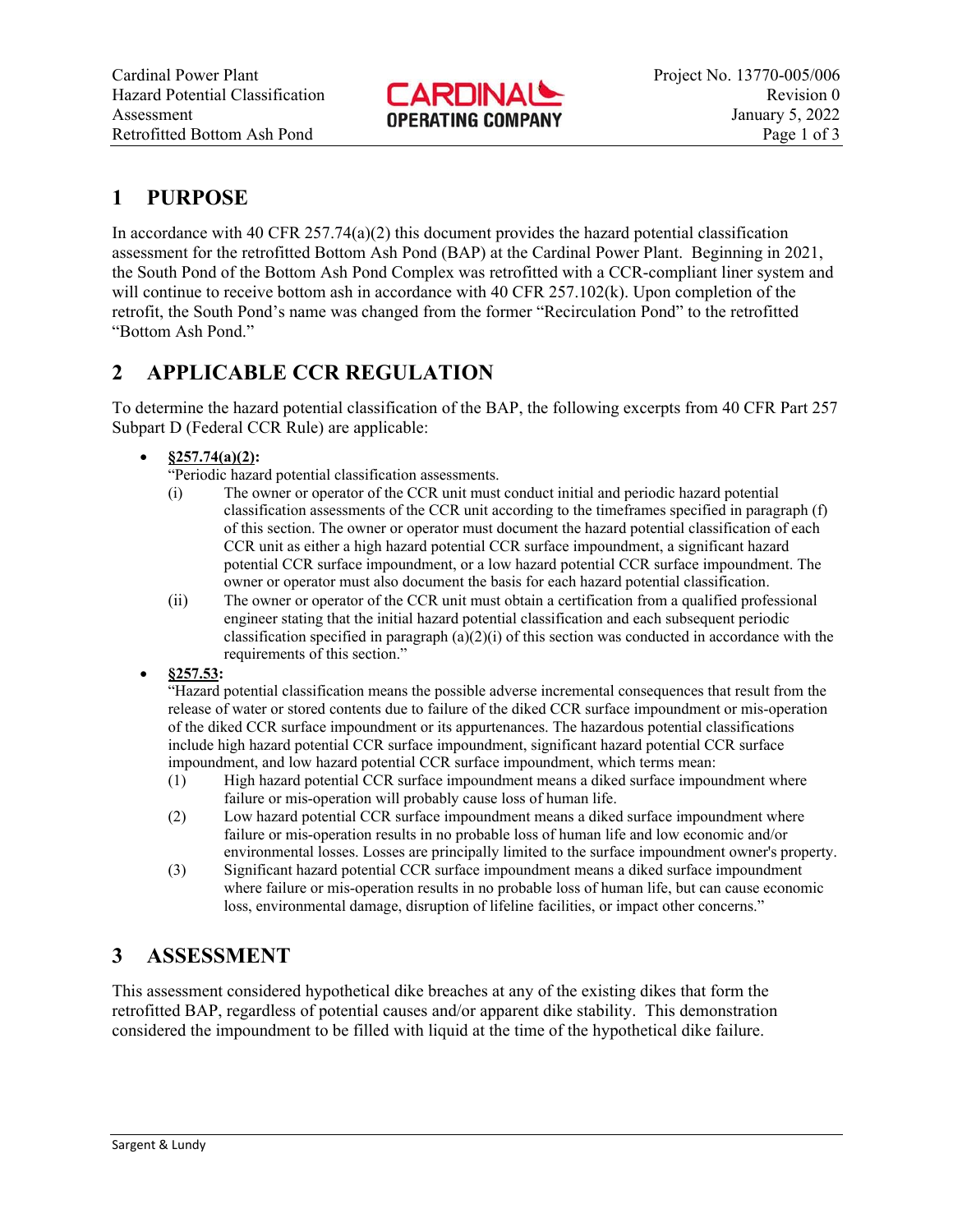

#### 3.1 Potential for Loss of Human Life

The following items were considered when evaluating the potential for a general loss of human life should a hypothetical failure or a mis-operation occur at the retrofitted BAP:

- Absence of nearby residences, businesses, schools, and public buildings,
- Absence of nearby campgrounds and public spaces,
- Absence of nearby public roads and highways below the impoundment elevation, and
- Proximity to rail lines.

Because State Highway 7 is over 200 feet west and is 2 to 13 feet higher in elevation than the retrofitted BAP, a loss of human life along this highway is not probable during a postulated dike failure at the retrofitted BAP.

The rail line operated by Norfolk Southern is approximately 150 feet west and nominally 5 to 10 feet lower in elevation than the retrofitted BAP's western dike. The absence of passenger traffic as well as the apparent usage of the railroad indicate that the loss of human life is not probable from a hypothetical failure of the retrofitted BAP dikes.

Based on the preceding observations, a loss of human life in areas accessible to the general public is not probable should a hypothetical failure or mis-operation occur at the retrofitted BAP.

The following items were considered when evaluating the potential for loss of lives for the power plant personnel should a hypothetical failure or a mis-operation occur at the retrofitted BAP:

- Proximity to the Cardinal Power Plant's power block and balance-of-plant structures,
- Frequency of power plant personnel activity near the CCR surface impoundment, and
- Topography of the ground surface between the CCR surface impoundment and the power plant's facilities.

The retrofitted BAP is not located near any significant power plant facilities or other areas regularly occupied by power plant personnel. Therefore, a loss of power plant personnel lives is not probable should a hypothetical failure or mis-operation occur at the retrofitted BAP.

Per the preceding observations, a loss of human life is not probable should a hypothetical failure or misoperation occur at the retrofitted BAP.

#### 3.2 Potential for Economic & Environmental Losses

The following items were considered when evaluating the risks of economic loss and environmental damage should a hypothetical failure or a mis-operation occur at the retrofitted BAP:

- Proximity to the Ohio River, and potential disruption of the downstream lock that facilitates navigation of the Ohio River,
- Potential disruption of lifeline facilities, such as electrical transmission towers,
- Potential disruption of or damage to the Norfolk Southern freight rail lines, which are west of the retrofitted BAP, and